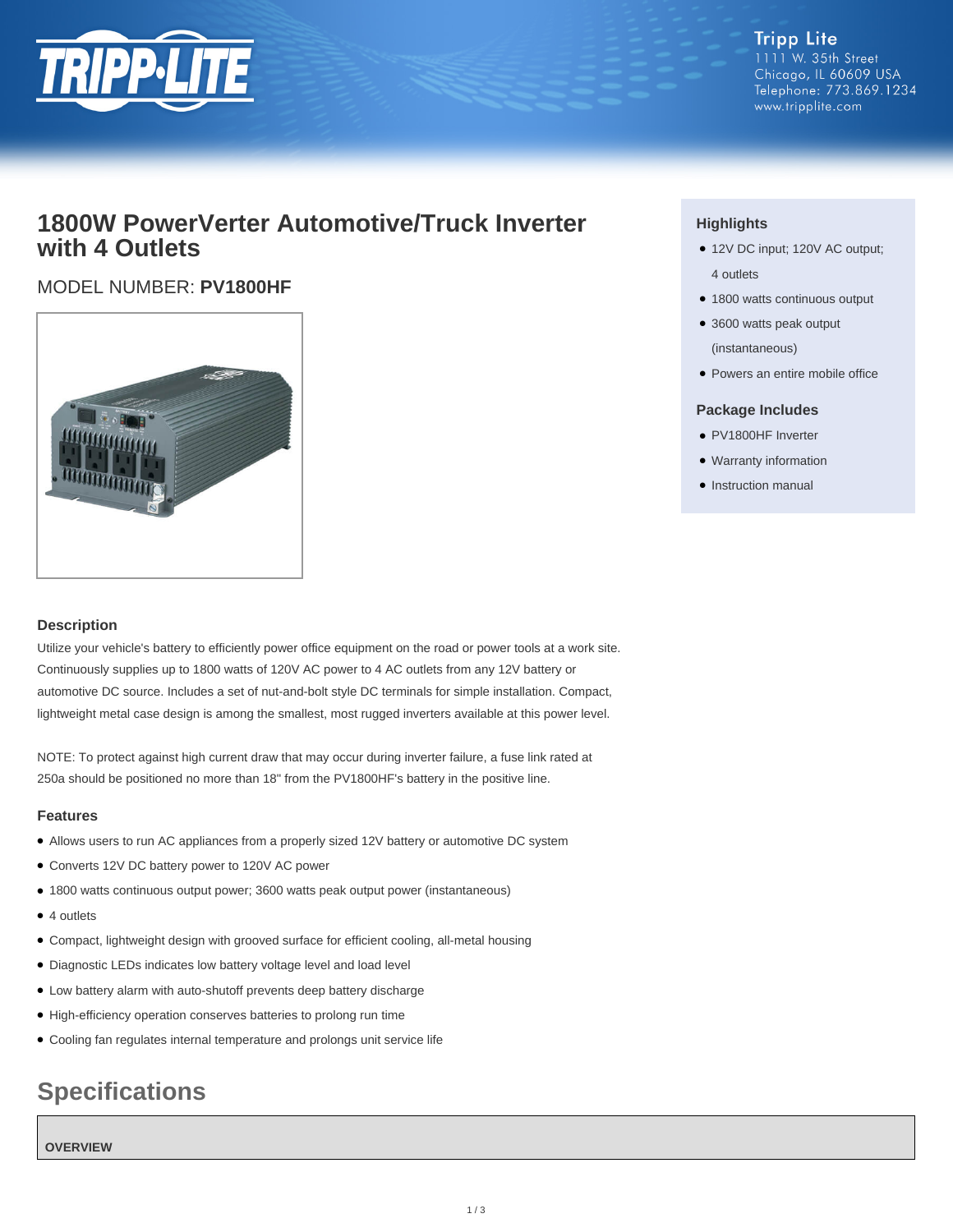

| <b>UPC Code</b>                              | 037332050069                                                                                                                                                                                                                      |  |
|----------------------------------------------|-----------------------------------------------------------------------------------------------------------------------------------------------------------------------------------------------------------------------------------|--|
| <b>INPUT</b>                                 |                                                                                                                                                                                                                                   |  |
| <b>Recommended Electrical Service</b>        | Requires 12VDC input source capable of delivering 200A for the required duration (when used at full capacity). For<br>automotive applications, professional hardwire installation with 250A battery system fusing is recommended. |  |
| Maximum Input Amps / Watts                   | Full continuous load - 200A at 12VDC, No load - 2.7A at 12VDC, Shutdown                                                                                                                                                           |  |
| <b>Input Connection Type</b>                 | Set of 2 DC bolt-down wiring terminals. User supplies cabling; minimum gauges for full load operation: 0 (16 ft max),<br>00 or 2/0 (20 ft max)                                                                                    |  |
| Voltage Compatibility (VDC)                  | 12                                                                                                                                                                                                                                |  |
| <b>OUTPUT</b>                                |                                                                                                                                                                                                                                   |  |
| <b>Frequency Compatibility</b>               | 60 Hz                                                                                                                                                                                                                             |  |
| Pure Sine Wave Output                        | No.                                                                                                                                                                                                                               |  |
| Output (Watts)                               | 1800                                                                                                                                                                                                                              |  |
| Nominal Output Voltage(s)<br>Supported       | <b>120V</b>                                                                                                                                                                                                                       |  |
| <b>Output Receptacles</b>                    | $(4)$ 5-15R                                                                                                                                                                                                                       |  |
| Continuous Output Capacity (Watts)           | 1800                                                                                                                                                                                                                              |  |
| Peak Output Capacity (Watts)                 | 3600                                                                                                                                                                                                                              |  |
| Output Voltage Regulation                    | Maintains PWM sine wave output voltage of 115 VAC (+/- 8 VAC)                                                                                                                                                                     |  |
| <b>Output Frequency Regulation</b>           | 60 Hz (+/- 3 Hz)                                                                                                                                                                                                                  |  |
| <b>Overload Protection</b>                   | Automatic overload protection shuts down inverter system in the event of overloads.                                                                                                                                               |  |
| <b>BATTERY</b>                               |                                                                                                                                                                                                                                   |  |
| DC System Voltage (VDC)                      | 12                                                                                                                                                                                                                                |  |
| <b>USER INTERFACE, ALERTS &amp; CONTROLS</b> |                                                                                                                                                                                                                                   |  |
| Audible Alarm                                | Dual-function alarm indicates overload conditions or low DC input voltage of 10.5V or less.                                                                                                                                       |  |
| <b>PHYSICAL</b>                              |                                                                                                                                                                                                                                   |  |
| <b>Cooling Method</b>                        | Fan                                                                                                                                                                                                                               |  |
| Form Factors Supported                       | Mounting slots enable permanent placement of inverter on any horizontal surface (see manual for additional<br>mounting information)                                                                                               |  |
| Material of Construction                     | Aluminum, Steel                                                                                                                                                                                                                   |  |
| Shipping Dimensions (hwd / cm)               | 11.43 x 42.67 x 16.76                                                                                                                                                                                                             |  |
| Shipping Dimensions (hwd / in.)              | 4.50 x 16.80 x 6.60                                                                                                                                                                                                               |  |
| Shipping Weight (kg)                         | 4.26                                                                                                                                                                                                                              |  |
| Shipping Weight (lbs.)                       | 9.40                                                                                                                                                                                                                              |  |
| Unit Dimensions (hwd / cm)                   | 10.16 x 15.24 x 38.1                                                                                                                                                                                                              |  |